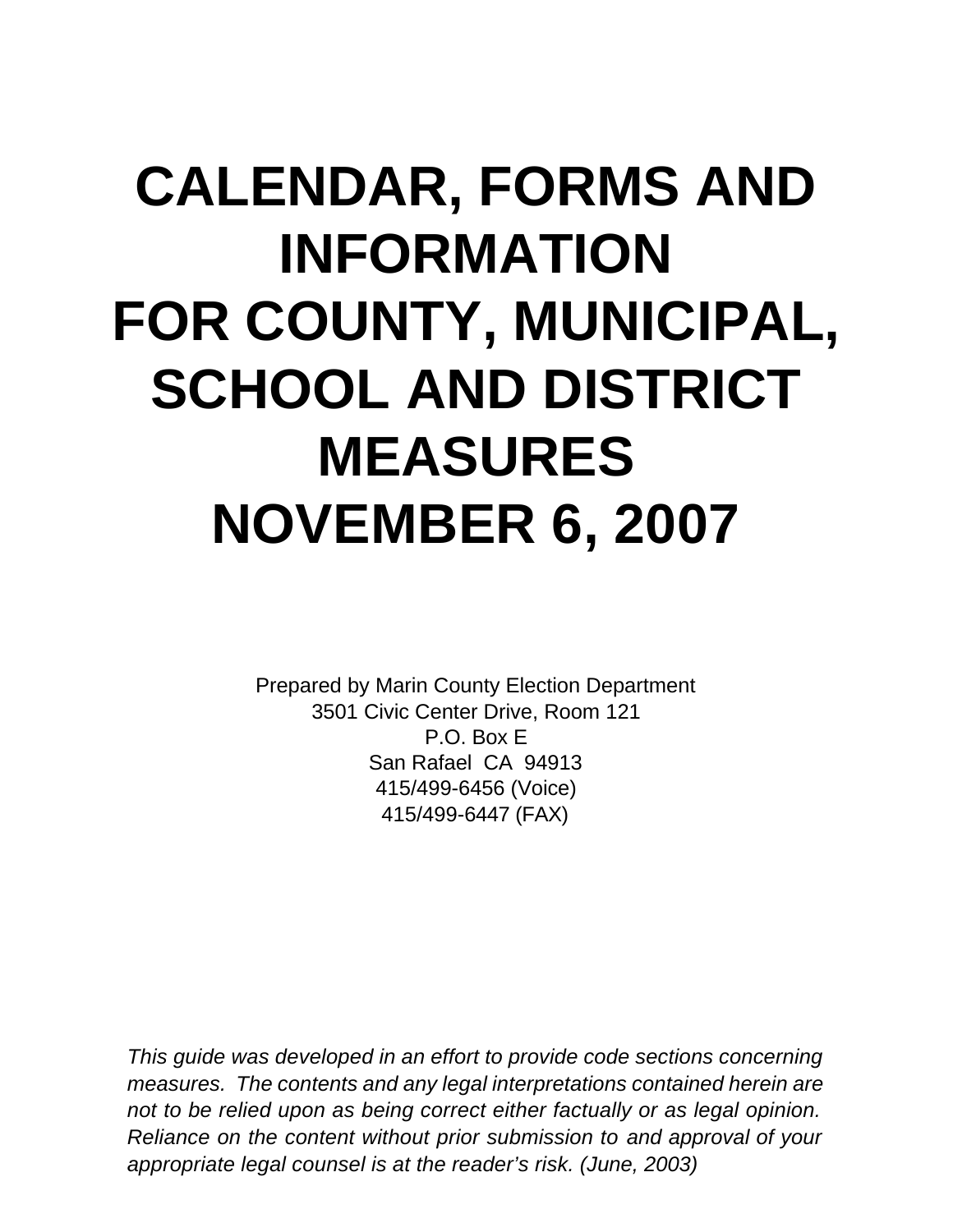#### **BASIC DEADLINES FOR MEASURES TO BE PLACED ON THE BALLOT NOVEMBER 6, 2007**

| <b>Number of days</b><br>prior to Election |                          | <b>Deadline For</b>                                                                                                                                                                                                                                                                                |  |  |
|--------------------------------------------|--------------------------|----------------------------------------------------------------------------------------------------------------------------------------------------------------------------------------------------------------------------------------------------------------------------------------------------|--|--|
|                                            | E-88 8-10-07             | LAST day to submit Resolutions of Consolidation and exact form of the<br>ballot wording to the Board of Supervisors and Registrar of Voters.<br>Must be in our office by 4:30 p.m. Measure letter assignment will be<br>made on 8-13-07. Last day to submit tax rate statement by bond<br>counsel. |  |  |
| $E-87$<br>$E-78$                           | 8-11-07<br>$8 - 20 - 07$ | Ten (10) day public examination period -<br>(El. Code 13313-13314)                                                                                                                                                                                                                                 |  |  |
| $E-83$                                     | 8-15-07                  | LAST day to withdraw a measure from the ballot. Written notification<br>must reach this office by 4:30 p.m. on this date or the measure WILL<br>remain on the ballot. (El. Code 9604, 9605)                                                                                                        |  |  |
| $E-78$                                     | $8 - 20 - 07$            | LAST day to submit ballot arguments. These must be in our office by<br>4:30 p.m. to appear in the sample ballot booklet.                                                                                                                                                                           |  |  |
| $E-77$<br>$E-68$                           | $8 - 21 - 07$<br>8-30-07 | Ten (10) day public examination period -<br>(El. Code 13313-13314)                                                                                                                                                                                                                                 |  |  |
| $E - 71$                                   | $8 - 27 - 07$            | LAST day to submit rebuttal arguments. These must be in our office<br>by 4:30 p.m. to appear in the sample ballot booklet.                                                                                                                                                                         |  |  |
| $E-70$<br>$E-61$                           | 8-28-07<br>$9 - 06 - 07$ | Ten (10) day public examination period -<br>(El. Code 13313-13314)                                                                                                                                                                                                                                 |  |  |
| NOTE:                                      | 1)                       | The wording to appear on the ballot page shall not exceed 75 words.<br>(El. Code 13247).                                                                                                                                                                                                           |  |  |
|                                            | 2)                       | Arguments and Rebuttals must be accompanied by a verification form.                                                                                                                                                                                                                                |  |  |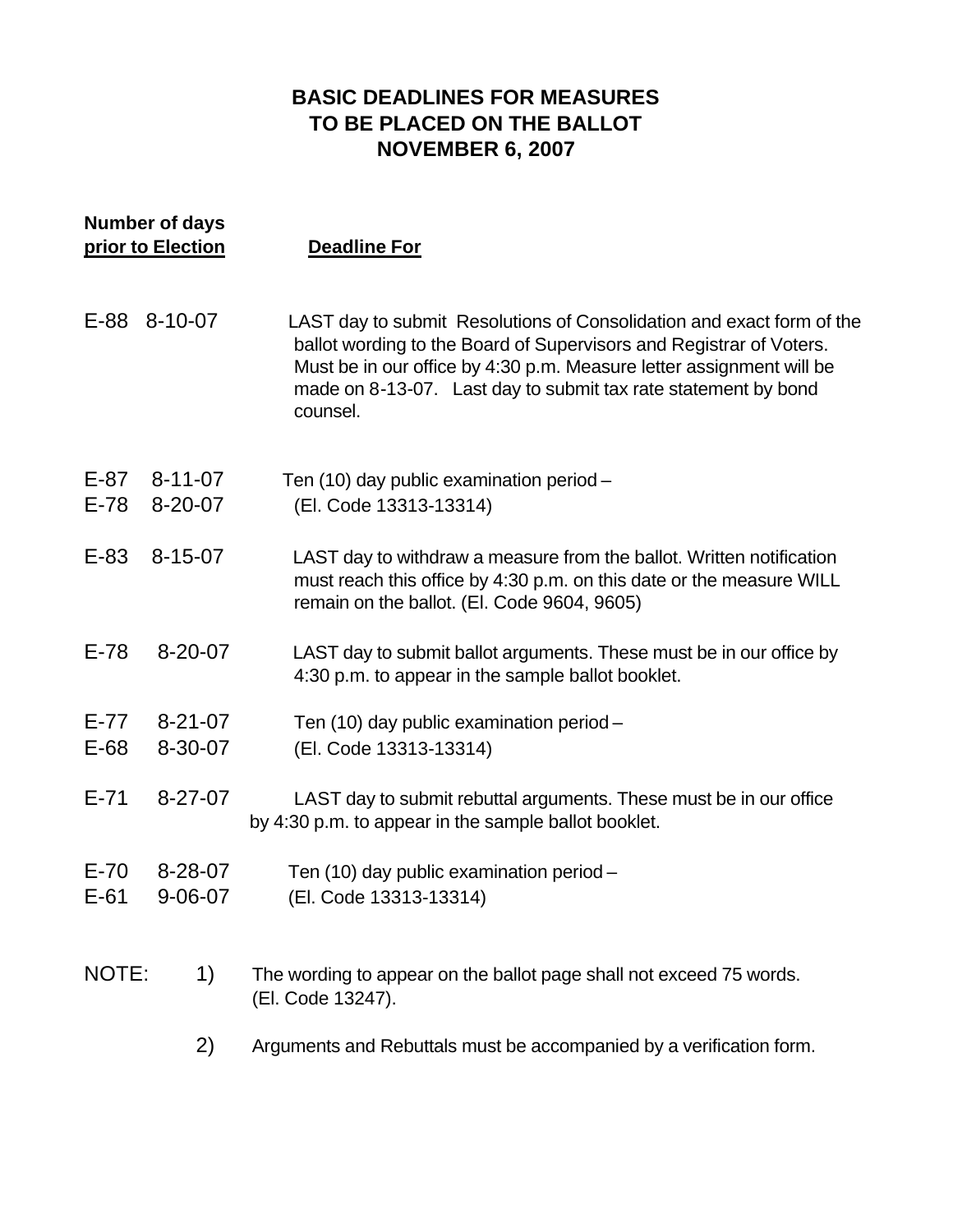#### **MARIN COUNTY REGISTRAR OF VOTERS GUIDELINES FOR ARGUMENTS AND REBUTTALS**

#### **Word limits for arguments and rebuttals**

Arguments for and against measures are limited to 300 words. (EC Sec. 9162) Rebuttals are limited to 250 words. (EC Sec. 9167)

#### **Number of signers**

There can be up to 5 signers of arguments and/or rebuttals. (EC Sec. 9164)

#### **Who can sign arguments and rebuttals?**

Individuals signing arguments must be registered voters eligible to vote on the measure. Individuals can sign arguments with the title of the position they hold in an organization. However, if a person signs with a title, it implies that the organization has taken a position on the measure and, if that is the case, they must follow the signature guidelines for bona fide organizations. (EC Sec. 9162)

#### **Form of arguments and rebuttals**

- Type arguments and rebuttals on 8.5 x 11 white paper
- Use upper and lower case letters. Bullets, indents, underlines, are permitted. Arguments and rebuttals will be printed exactly as they are submitted.
- Type title of argument or rebuttal in boldfaced caps on top of the page as applicable: ARGUMENT IN FAVOR OF MEASURE \_\_\_\_\_, or ARGUMENT AGAINST MEASURE \_\_\_\_\_, or REBUTTAL TO ARGUMENT IN FAVOR OF MEASURE \_\_\_\_, or REBUTTAL TO ARGUMENT AGAINST MEASURE \_\_\_\_
- Type the signer's names and titles at the bottom of the argument in the order that they should appear in the sample ballot
- Staple the Verification Statement with signatures and printed names to the argument/rebuttal.

#### **Rebuttals with different signers who are different from the ones on the primary argument for or against**

- If rebuttals have different signers than the original argument for or against, the original authors must sign the Authorization Form to release their signature and provide information on the new author.
- The Authorization Form and the Verification Statement with signatures and names of the new signers must be submitted with the rebuttal.

#### **Faxed signatures**

Faxed signatures are ok, but the original signatures must be submitted within 48 hours of the fax.

#### **Argument submitted by organization – additional procedures**

If argument is submitted on behalf of an organization, type the name of the organization in caps followed by the name and title of one of the principal officers of the organization in upper and lower case letters. For example: SIERRA CLUB, by s/Mary Smith, President. (EC Sec. 9164)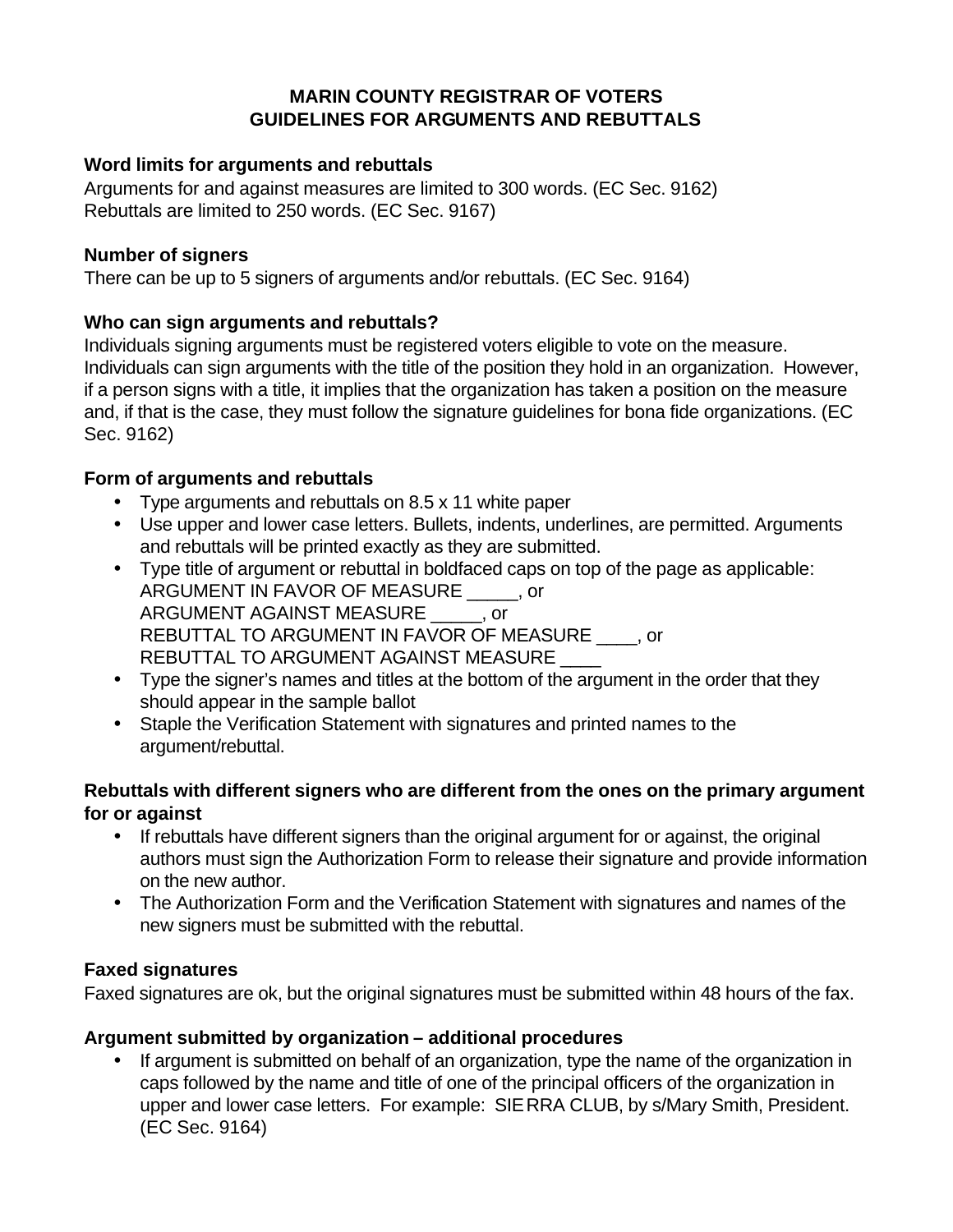- Submit letter on organization's letterhead confirming that the organization has authorized the signer to sign the ballot argument on behalf of the organization.
- Provide the name and phone number of a contact person when submitting the argument.

#### **Submitting arguments**

Submit arguments to the Registrar of Voters Office, Marin Civic Center, Room 121, San Rafael, by 4:30 p.m. on the deadline dates. (EC Sec. 9163)

#### **Order of precedence of arguments**

If two or more arguments for or against a measure are filed, the election official chooses one based on the order of precedence for choosing the arguments set forth in California Elections Code Sec. 9166.

#### **If one or no arguments are filed**

If one or no arguments for or against a measure are filed, there can be no rebuttal arguments. A statement will be printed in the sample ballot that no argument(s) (for or against) the measure were filed.

#### **Public examination of arguments/rebuttals**

A 10-day (calendar days) public review period of arguments and rebuttals will begin on the day after the filing deadline. Any legal challenges to arguments and rebuttals must be filed within the 10-day public review period. (EC Sec. 9190)

#### **Withdrawal of arguments/rebuttals**

Proponents of arguments for or against a measure may withdraw those arguments any time prior to and including the deadline date fixed for filing arguments. (EC Sec. 9316)

Rev. 7/18/06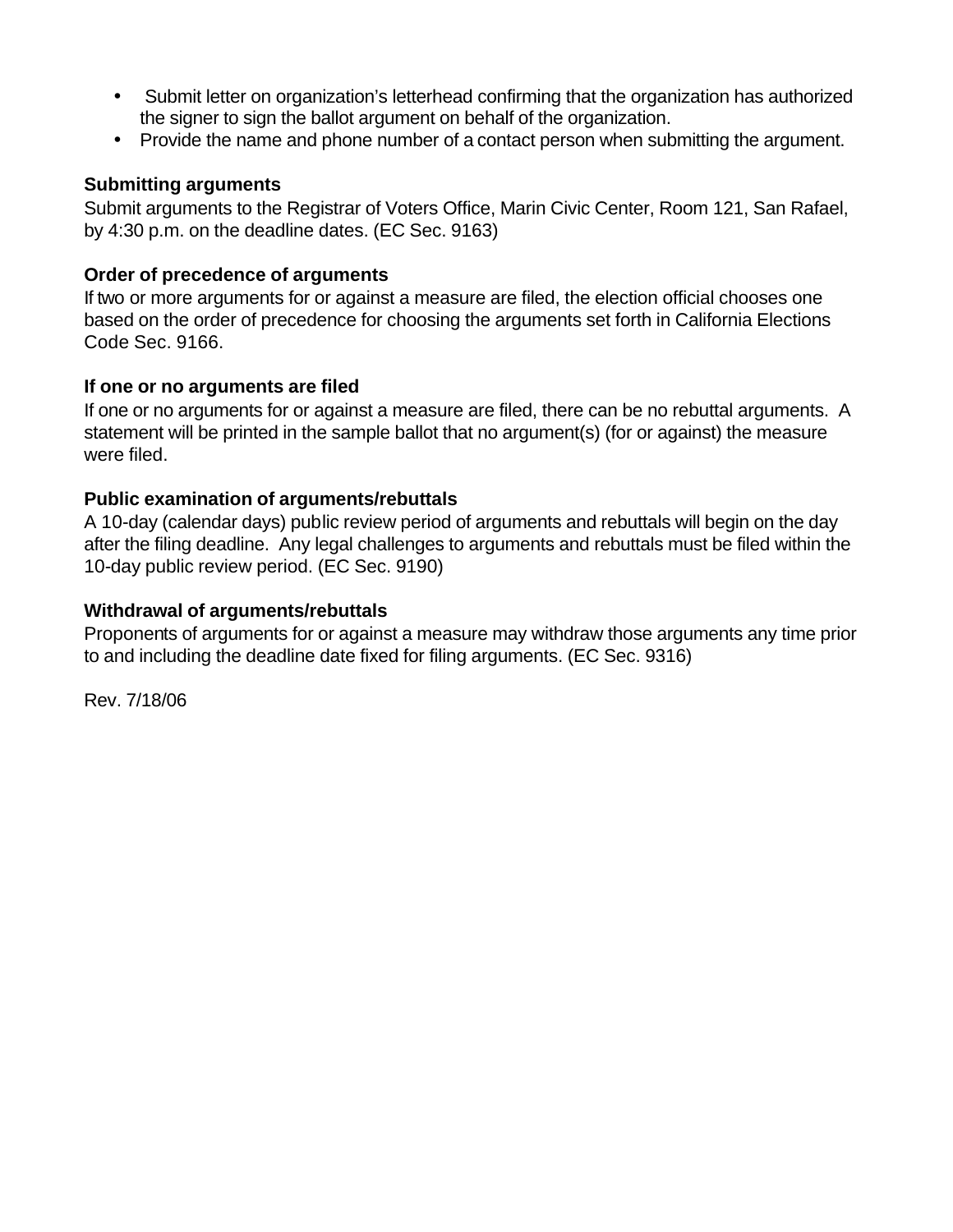## **HOW TO COUNT WORDS**

Each word is counted as one word except in the following cases:

- 1) Punctuation -- Punctuation is not counted.
- 2) Titles-- Words used in the title of the argument are not counted. In the text of the argument, if Measure X is referred to, it is counted as one word.
- 3) Cities/Counties-- All geographical names shall be considered as one word.
- 4) Abbreviations -- Each abbreviation for a word, phrase, or expression shall be counted as one word.
- 5) Hyphenations -- Hyphenated words that appear in any generally available dictionary shall be considered as one word. Each part of all other hyphenated words shall be counted as a separate word.
- 6) Dates-- Dates consisting of a combination of words and digits shall be counted as two words. Dates consisting only of a combination of digits shall be counted as one word.
- 7) Numbers-- Any number consisting of a digit or digits shall be considered as one word. Any number which is spelled, each word shall be considered as a separate word .
	- 8) E-mail -- E-mail addresses are considered as one word.

#### **VERIFICATION STATEMENT FOR ARGUMENTS/REBUTTALS**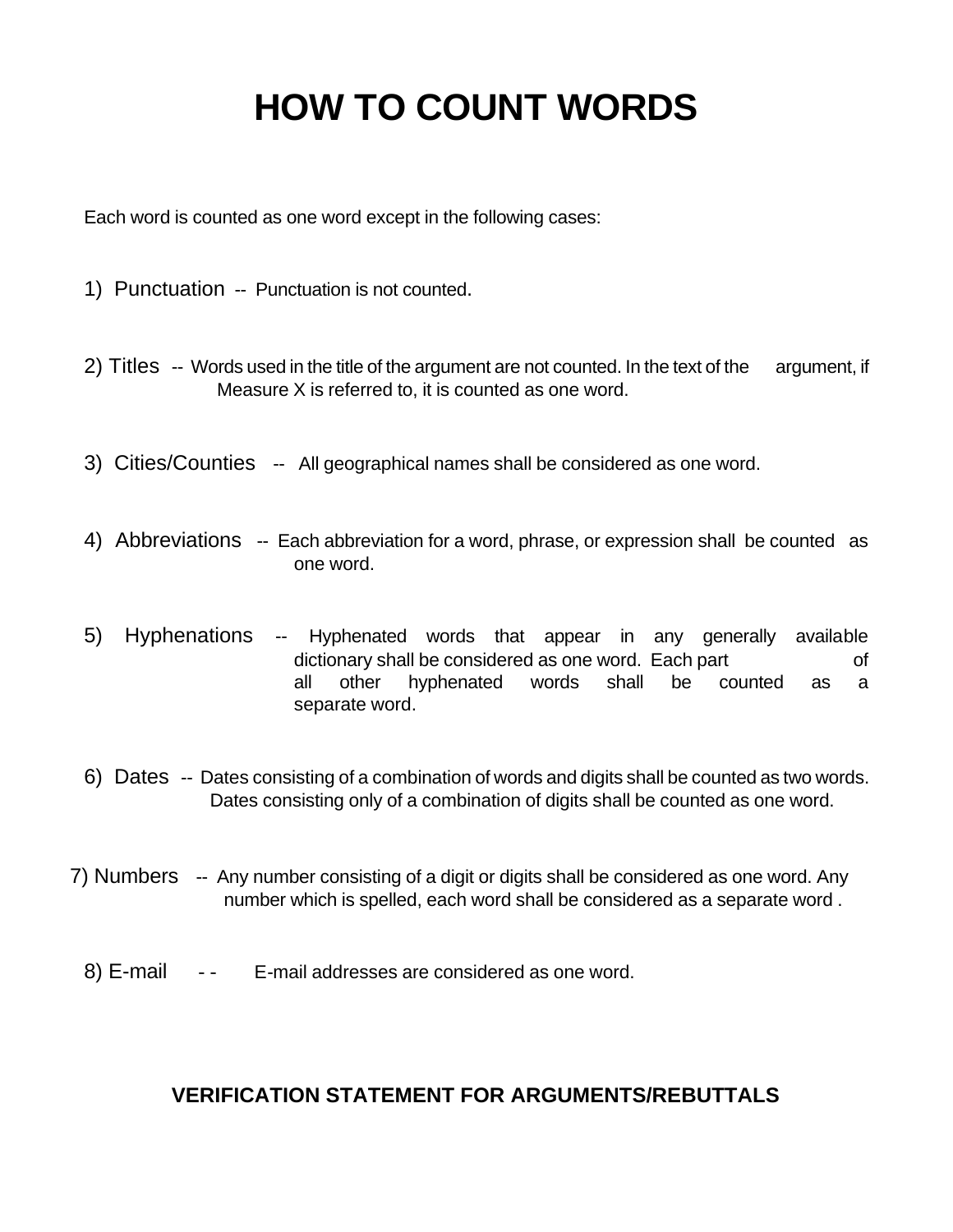| The undersigned author(s) of the following arguments/rebuttals on Measure ____________           |                   |  |
|--------------------------------------------------------------------------------------------------|-------------------|--|
| (Check one of categories below)                                                                  |                   |  |
| _Argument in favor of Measure (_____) ______Rebuttal to argument in favor of Measure (____)      |                   |  |
| __Argument against Measure (_____) ______Rebuttal to argument against Measure (_                 |                   |  |
| on the ballot at the Consolidated Udel, School and Municipal Election, November 6, 2007, for the |                   |  |
|                                                                                                  |                   |  |
| true and correct to the best of his/her/their knowledge and belief. SIGNED BY:                   |                   |  |
| 1)                                                                                               |                   |  |
| (Print Name)                                                                                     | (Signature)       |  |
| (Residence Address)                                                                              | (Mailing Address) |  |
| (Title is Optional)                                                                              | (Date Signed)     |  |
| 2)<br>(Print Name)                                                                               | (Signature)       |  |
| (Residence Address)                                                                              | (Mailing Address) |  |
| (Title is Optional)                                                                              | (Date Signed)     |  |
| 3)                                                                                               |                   |  |
| (Print Name)                                                                                     | (Signature)       |  |
| (Residence Address)                                                                              | (Mailing Address) |  |
| (Title is Optional)                                                                              | (Date Signed)     |  |
| 4)                                                                                               |                   |  |
| (Print Name)                                                                                     | (Signature)       |  |
| (Residence Address)                                                                              | (Mailing Address) |  |
| (Title is Optional)                                                                              | (Date Signed)     |  |
| 5)                                                                                               |                   |  |
| (Print Name)                                                                                     | (Signature)       |  |
| (Residence Address)                                                                              | (Mailing Address) |  |
| (Title is Optional)                                                                              | (Date Signed)     |  |

Please provide the name and phone number of a person to contact and/or to receive correspondence: \_\_\_\_\_\_\_\_\_\_\_\_

\_\_\_\_\_\_\_\_\_\_\_\_\_\_\_\_\_\_\_\_\_\_\_\_\_\_\_\_\_\_\_\_\_\_\_\_\_\_\_\_\_\_\_\_\_\_\_\_\_\_\_\_\_\_\_\_\_\_\_\_\_\_\_\_\_\_\_\_\_\_\_\_\_\_\_\_